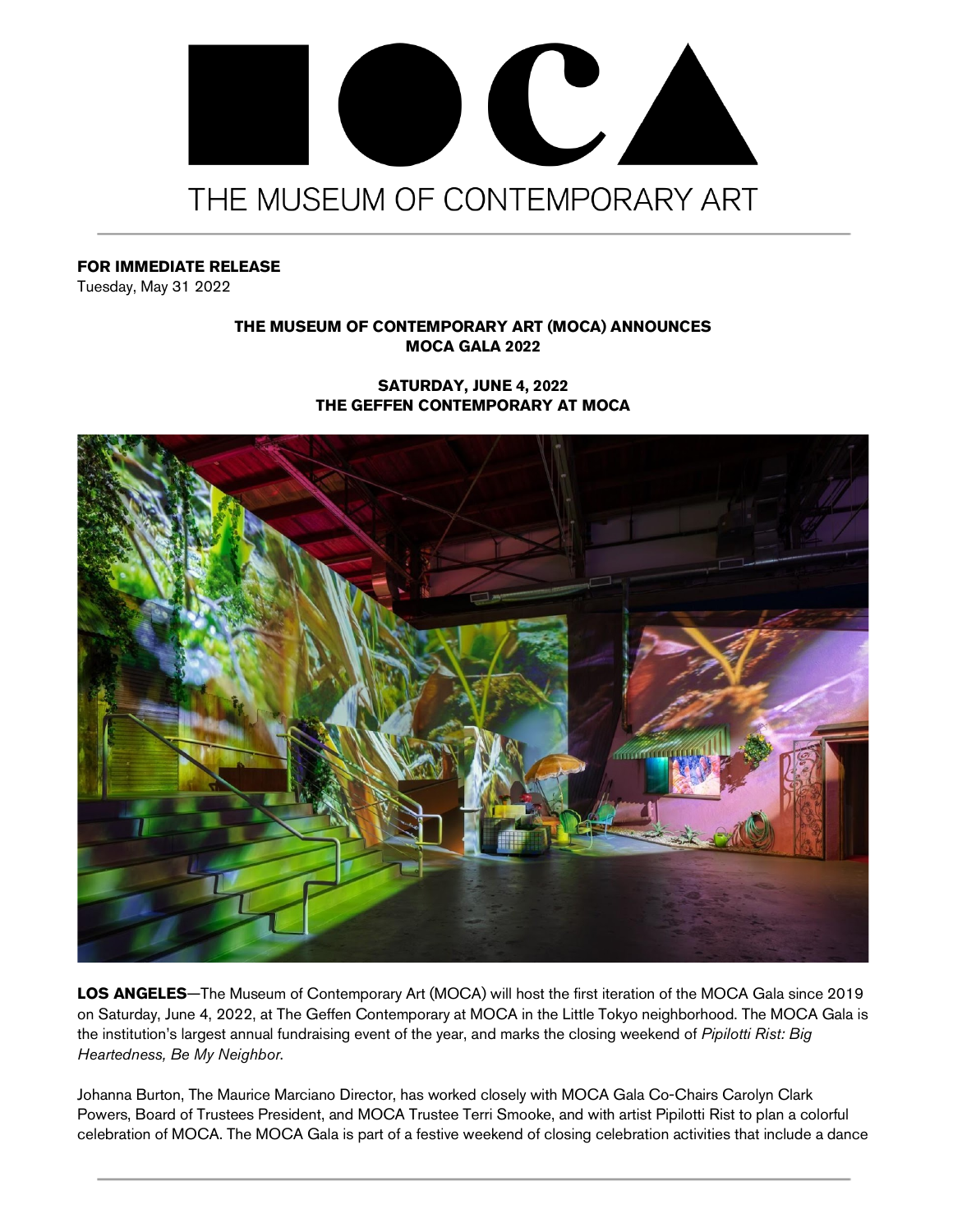#### MOCA ANNOUNCES MOCA GALA 2022 Page 2 of 3

party on Saturday night. On Sunday the celebration continues with an artist talk with Pipilotti Rist and MOCA Curator Anna Katz, and free admission to the exhibition during its final two days, June 5 and 6, 2022. The event will also toast the Los Angeles-based artists featured in MOCA's upcoming fall and winter season; Judith F. Baca, Garrett Bradley, Tala Madani, and Henry Taylor.

"It is so moving to be able to celebrate our museum and our community with the artists that make MOCA what it is, especially after not being able to get together in this way for so long. *Pipilotti Rist: Big Heartedness, Be My Neighbor*, is so timely and speaks to a sense of belonging that resonates in this moment," said Burton. "Our upcoming exhibitions are a love letter to Los Angeles, with LA-based artists—Judith Baca, Garrett Bradley, Tala Madani, Henry Taylor—who each in their own way address human connection, neighborhood, and family. I'm so grateful for the support that makes our groundbreaking exhibitions and events possible."

On the evening of the event, MOCA will welcome 600 guests, from the art, entertainment, and philanthropic worlds, including artists from the collection whose seats are generously underwritten by table buyers as part of their support for the museum. Guests will gather at The Geffen Contemporary at MOCA for a cocktail reception and special viewing of *Pipilotti Rist: Big Heartedness, Be My Neighbor*. The night will continue with dinner inside WAREHOUSE at MOCA Geffen. For table and ticket information, please email gala@moca.org.

"It is important to support the arts, and the MOCA Gala is one way we work together to keep the museum independent and thriving," said Carolyn Clark Powers, MOCA Board of Trustees President. I commend my fellow trustees as well as all patrons and donors who are making this event possible. It will be a fun and exciting evening full of celebration, dancing, and art!"

The Platinum Gala Host Committee includes Gucci, Karyn Kohl, Eugenio Lopez, Maurice Marciano, Mary and David Martin–MADWORKSHOP, Sean and Alexandra Parker, Carolyn Clark Powers, Maria Seferian, Terri and Michael Smooke, and Tiffany & Co.

This year's MOCA Gala adds a new element to the evening with the introduction of the MOCA Dance Party, following the gala dinner. The event will feature a DJ, an open bar, dessert stations, and exhibition viewing. Special admission is offered for the dance party, with tickets starting at \$100 for MOCA Members and \$150 for the general public.

As part of the weekend's celebrations, Rist will join exhibition curator Anna Katz in conversation on Sunday, June 4, 2022, at 4 p.m. at MOCA Geffen. This program was developed in collaboration with MOCA Teens. The current group of teens has been in dialogue with Rist over the course of the exhibition and will be introducing the conversation, moderating the Q&A, and designing a zine for all program attendees, among other creative contributions in the generous spirit of the exhibition. On the last two days of the exhibition, Sunday, June 5, and Monday, June 6, admission to the specially ticketed exhibition will be free to the public.

*Pipilotti Rist: Big Heartedness, Be My Neighbor* is the first West Coast survey of the internationally renowned Swiss media artist. Rist's installations explore relationships of video and the body; exterior environments and interior psychological landscapes; and reason and instinct. They exuberantly probe the video medium's capaciousness—for vivid color; sweeping views and extreme close-ups; introspection and cultural critique; and, importantly, the creation of shared experiences within the public space of the museum. The exhibition surveys more than thirty years of the Zürichbased artist's work, encompassing early single-channel videos; large-scale installations brimming with color and hypnotic musical scores; and sculptures that merge everyday objects, video, and decorative forms. *Pipilotti Rist: Big Heartedness, Be My Neighbor* also debuts a new audio-video installation made specifically for The Geffen Contemporary at MOCA.